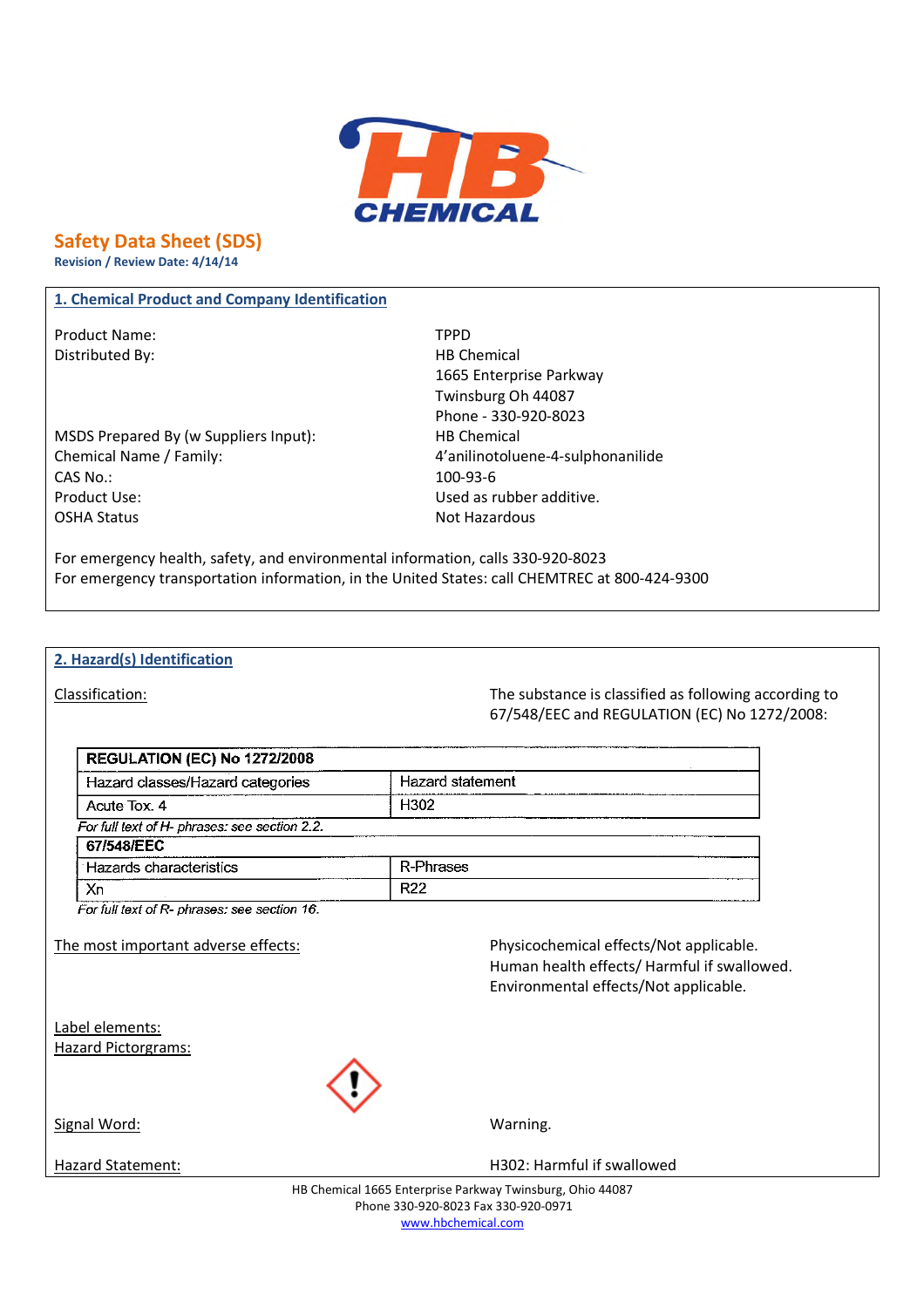| <b>Precautionary Statement:</b> | P264: Wash hands thoroughly after handling<br>P270: Do not eat, drink or smoke when using this<br>Product.<br>P301 + P312: IF SWALLOWED: CALL POISON CENTER or<br>Doctor/physician if you feel unwell.<br>P330: Rinse mouth.<br>P501: dispose of contents/container in according with<br>local regulations. |
|---------------------------------|-------------------------------------------------------------------------------------------------------------------------------------------------------------------------------------------------------------------------------------------------------------------------------------------------------------|
| Other hazards:                  | Not available (PBT, vPvB Substance in an endocrine<br>disruptor etc.).                                                                                                                                                                                                                                      |

## **3. Composition / Information on Ingredients**

Substance/Mixture: Substance

Ingredients:

| <b>Chemical Name</b>                   | <b>Registration No.</b> | CAS No.    | EC No.    | Concentration |
|----------------------------------------|-------------------------|------------|-----------|---------------|
| 4'-anilinotoluene-4-sulphon<br>anilide | N/A                     | 100-93-6   | 202-902-1 | 99%           |
| Others                                 | N/A                     | <b>N/A</b> | N/A       | 1%            |

| <b>4. First Aid Measures</b>                                                   |                                                                                                                                          |
|--------------------------------------------------------------------------------|------------------------------------------------------------------------------------------------------------------------------------------|
| Inhalation:                                                                    | Move to fresh air. If symptoms persist, seek medical advice.                                                                             |
| Eyes:                                                                          | Wash affected eyes for at least 15 minutes under running water<br>with eyelids held open. Seek medical advice if irritation<br>develops. |
| Skin:                                                                          | Remove contaminated clothing. Wash off with soap and water.<br>Get medical aid if irritation persists.                                   |
| Ingestion:                                                                     | Rinse mouth and then drink plenty of water. Never give<br>anything by mouth to an unconscious person. Get medical aid.                   |
| Most important symptoms and effects, both<br>Acute and delayed:                | Harmful if swallowed.                                                                                                                    |
| Indication of any immediate medical attention and<br>Special treatment needed: | If skin irritation or rash occurs, get medical advice/attention.                                                                         |
|                                                                                |                                                                                                                                          |
| <b>5. Fire-Fighting Measures</b>                                               |                                                                                                                                          |
| Suitable Extinguishing Media:                                                  | Use carbon dioxide, foam, dry powder.                                                                                                    |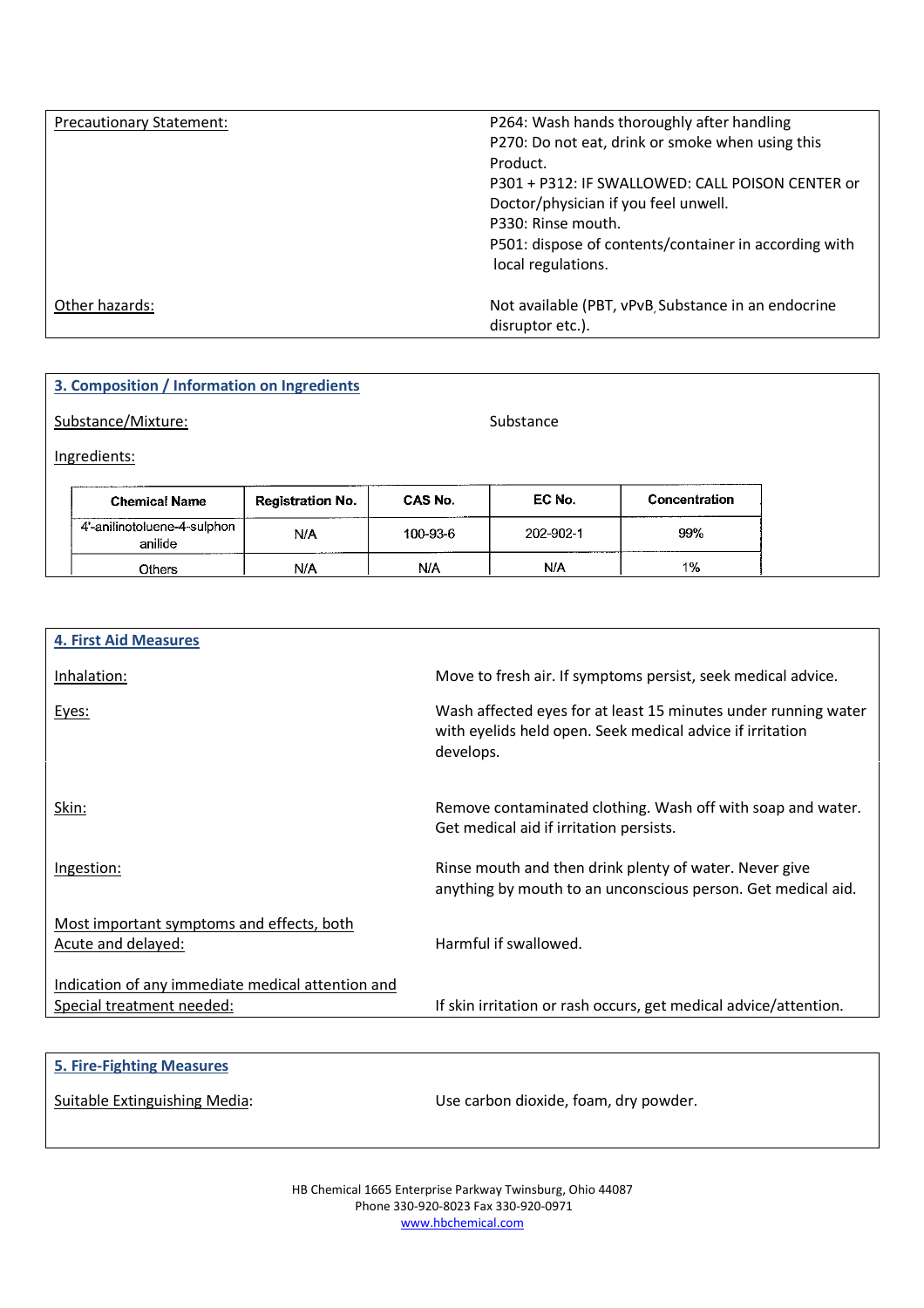Unsuitable extinguishing media: Not available.

Special Fire Fighting Procedures: Wear self-contained breathing apparatus and chemical – protective clothing.

Special hazards arising from the substance or

Mixture: Combustion products; carbon monoxide, carbon dioxide, nitrogen oxides, sulfur oxides.

# **6. Accidental Release Measures** Personal precautions, protective equipment and emergency procedures For non-emergency personnel: Use personal protective equipment. Avoid breathing mist and vapors. Ensure adequate ventilation. Evacuate personnel to safe areas. Handle in accordance with good industrial hygiene and safety practice. For emergency responders: Wear an appropriate NIOSH/MSHA approved respirator if mist, vapor or dust is generated. Environmental Precautions: Do not allow material to be release to the environment without proper governmental permits. Methods for containment and Cleaning up: Sweep up carefully, preferable with the aid of a suitable dry anti-dusting agent if available. Place in suitable containers for disposal. Ensure adequate ventilation. Additional information: example and the Clear spills immediately. Reference to other sections: See Section 7 for information on safe handling. See Section8 for information on personal protection equipment. See Section 13 for information on disposal.

| 7. Handling and Storage:                                         |                                                                                                                                                                                                                                                                                                                                                                                                                         |
|------------------------------------------------------------------|-------------------------------------------------------------------------------------------------------------------------------------------------------------------------------------------------------------------------------------------------------------------------------------------------------------------------------------------------------------------------------------------------------------------------|
| Precautions for safe handling:                                   | Protective measures, Use personal protective equipment. Avoid<br>contact with skin and eyes. Provide appropriate exhaust<br>ventilation. Wash hand thoroughly after handling. Remove<br>contaminated clothing.<br>Advice on general occupational hygiene, do not eat, drink and<br>smoke in work areas. Wash hands after use. Remove<br>contaminated clothing and protective equipment before<br>entering eating areas. |
| Conditions for safe storage, including any<br>Incompatibilities: | Keep container tightly closed in a dry and well-ventilated place.<br>Keep away from incompatible materials.                                                                                                                                                                                                                                                                                                             |
| Specific end use:                                                | Not applicable.                                                                                                                                                                                                                                                                                                                                                                                                         |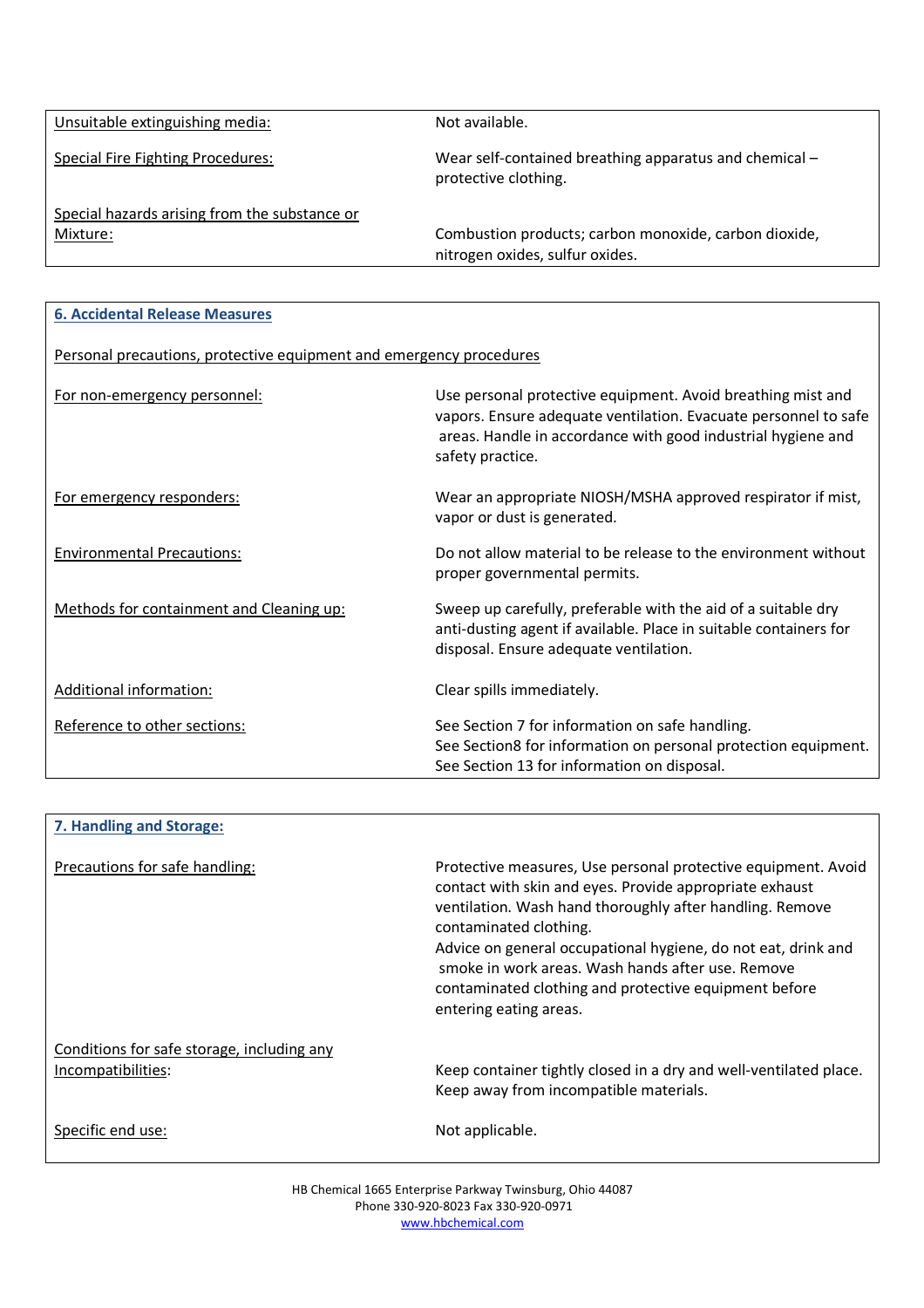| 8. Exposure Controls / Personal Protection |                                                                                                                                                                                    |
|--------------------------------------------|------------------------------------------------------------------------------------------------------------------------------------------------------------------------------------|
| Control parameters:                        | Occupational exposure limits: Not available.<br>Additional exposure limited under the condition of use; Not<br>available.<br>DNEL/DMEL and PNEC-Values; Not available.             |
| <b>Exposure Controls:</b>                  | Facilities storing or utilizing this material should be equipped<br>with an eyewash facility and a safety shower. Use adequate<br>ventilation to keep airborne concentrations low. |
| <b>Respiratory Protection:</b>             | Wear appropriate respirator if necessary.                                                                                                                                          |
| Thermal hazards:                           | Wear suitable protective clothing to prevent heat.                                                                                                                                 |
| <b>Protective Gloves:</b>                  | Handle with gloves. Wear appropriate gloves.                                                                                                                                       |
| Eye Protection:                            | Safety glasses with side-shields (frame goggles) (e.g.EN166).                                                                                                                      |
| <b>Skin and Body Protection:</b>           | Wear appropriate protective clothing and boots.                                                                                                                                    |
| Environmental exposure controls:           | Avoid discharge into the environment. According local<br>regulations, Federal and official regulation.                                                                             |
| <b>Decontamination Facilities:</b>         | Eye bath, washing facilities (sinks / showers)                                                                                                                                     |

| 9. Physical and Chemical Properties          |                  |
|----------------------------------------------|------------------|
| Appearance:                                  | Powder.          |
| Odor:                                        | Not available.   |
| Odour threshold:                             | Not available.   |
| <u>PH:</u>                                   | Not available.   |
| Melting point/range:                         | Not Applicable   |
| Boiling point/range ( <sup>o</sup> C)        | 521 °C (760mmHg) |
| Flash Point (°C)                             | $268.9^{\circ}C$ |
| <b>Evaporation Rate:</b>                     | Not available.   |
| Flammability (solid, gas):                   | Not available.   |
| <u>Ignition temperature (<sup>o</sup>C):</u> | Not available.   |
| Upper/lower flammability/explosive limits:   | Not available.   |
| Vapor Pressure (25 <sup>°</sup> C)           | 5.89E-11 mmHg    |
| Vapor Density:                               | Not available.   |
| Relative Density (30 °C):                    | 1.297 $g/cm^{3}$ |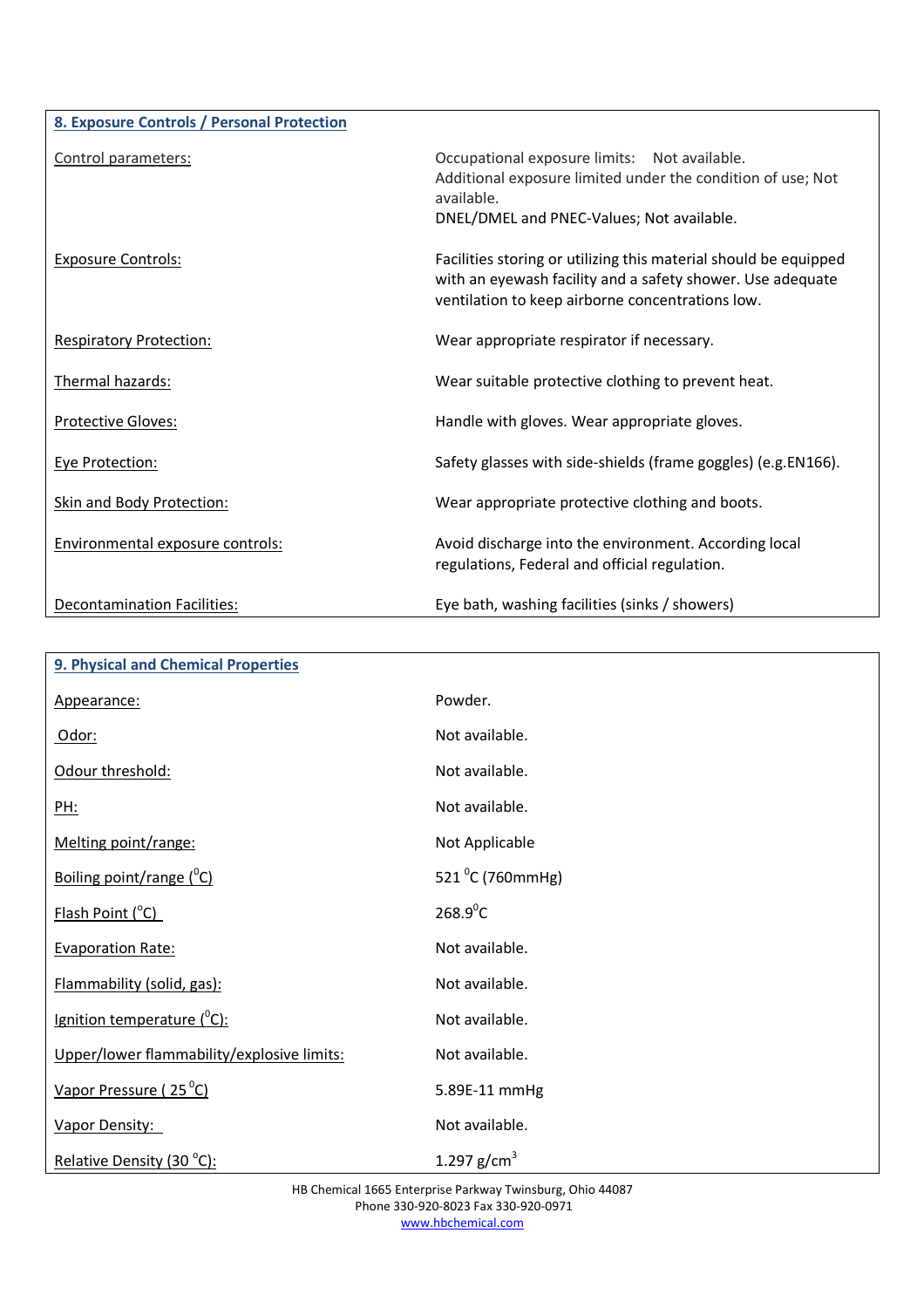| Bulk density (kg/m3):           | Not available.                                    |                       |
|---------------------------------|---------------------------------------------------|-----------------------|
| Water solubility (gl) at 30 °C: | Not available.                                    |                       |
| n-Octanol/Water (log Po/w):     | Not available.                                    |                       |
| Auto-ignition temperature:      | Not available.                                    |                       |
| Decomposition temperature:      | Not available.                                    |                       |
| Viscosity, dynamic (mPa s):     | Not available.                                    |                       |
| <b>Explosive properties:</b>    | Not available.                                    |                       |
| Oxidizing properties:           | Not available.                                    |                       |
| Other information:              |                                                   |                       |
|                                 | Fat solubility (solvent-oil to be specified) etc: | Not available         |
|                                 | Surface tension:                                  | 59.3 dyne/cm          |
|                                 | Dissociation constant in water(pKa):              | Not available         |
|                                 | Oxidation-reduction Potential:                    | Not available         |
|                                 | Molecular Formula:                                | $C_{19}H_{18}N_2O_2S$ |
|                                 | Molecular Weight:                                 | 338.42                |

| 10. Stability and Reactivity          |                                                                                                  |
|---------------------------------------|--------------------------------------------------------------------------------------------------|
| Stability/Reactivity:                 | Stable at room temperature in closed containers under normal<br>storage and handling conditions. |
| Possibility of hazardous reactions:   | No dangerous reactions known.                                                                    |
| Incompatibility (Materials to Avoid): | Strong oxidizing agents.                                                                         |
| Conditions to Avoid:                  | Incompatible materials.                                                                          |
| Hazardous decomposition products:     | Carbon monoxide, carbon dioxide, nitrogen oxides, sulfur<br>oxides.                              |

| 11. Toxilogical Information                  |                                                                                                                                |
|----------------------------------------------|--------------------------------------------------------------------------------------------------------------------------------|
| Toxicokinetics, metabolism and distribution: | Non-human toxicological data: Not available.                                                                                   |
| Information on toxicological effects:        | Acute toxicity: LD50(oral, Rat); Not available.<br>LD50(Dermal, Rat); Not available.<br>LC50 (inhalation, Rat): Not available. |
| Skin corrosion/irritation:                   | Not classified.                                                                                                                |
| Serious eye damage/irritation:               | Not classified.                                                                                                                |
| Respiratory or skin sensitization:           | Not classified.                                                                                                                |
| Germ Cell mutagenicity:                      | Not classified.                                                                                                                |
| Carcinogenicity:                             | Not classified.                                                                                                                |
|                                              |                                                                                                                                |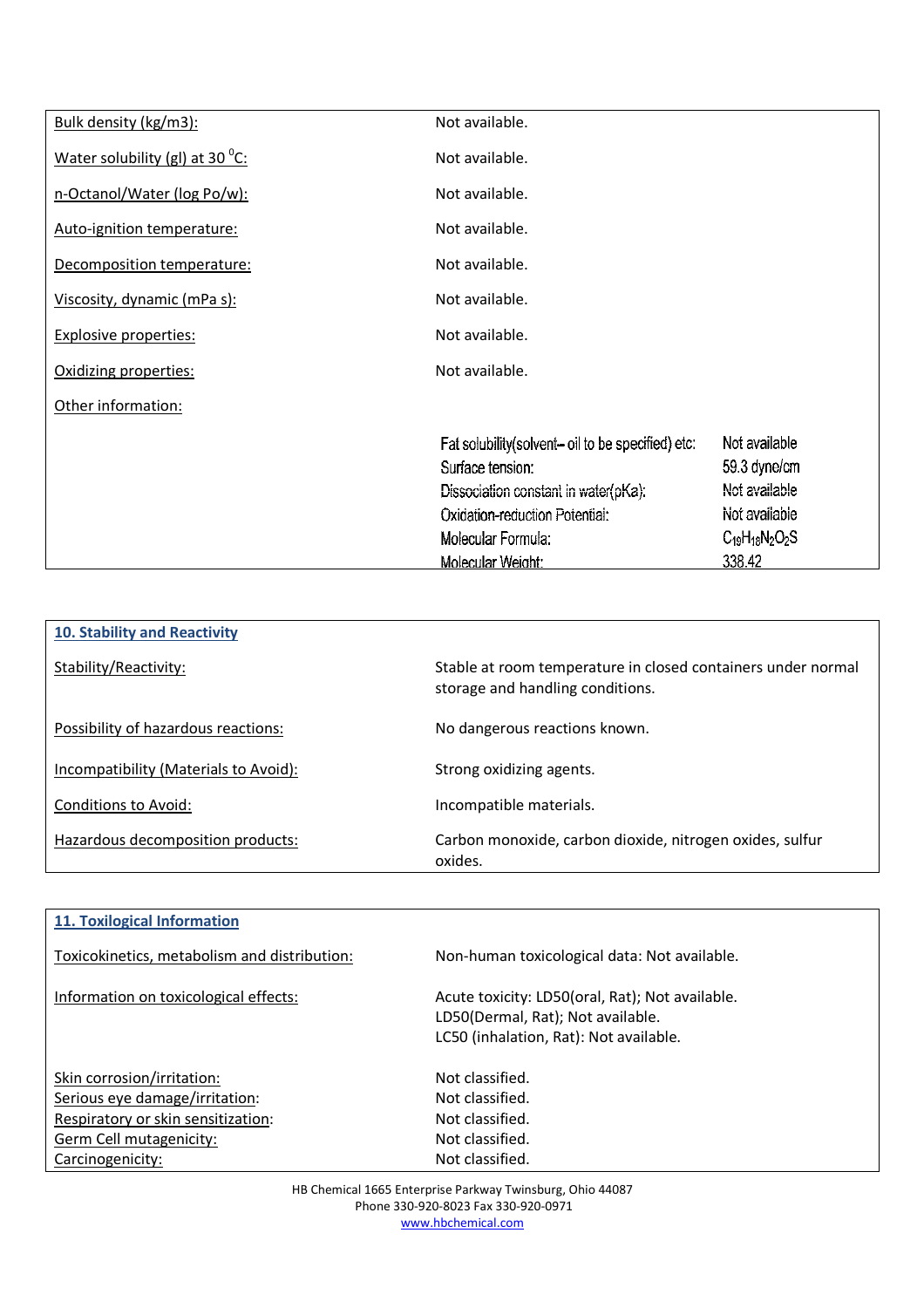| Reproductive toxicity:   | Not classified. |
|--------------------------|-----------------|
| STOT- single exposure:   | Not classified. |
| STOT- repeated exposure: | Not classified. |
| Aspiration hazard:       | Not classified. |

#### **12. Ecological Information**

Toxicity:

|                        | <b>Acute toxicity</b>                                        | Time | <b>Species</b>            | Method                           | <b>Evaluation</b> | <b>Remarks</b> |
|------------------------|--------------------------------------------------------------|------|---------------------------|----------------------------------|-------------------|----------------|
| <b>LC50</b>            | N/A                                                          | 96h  | Fish                      | OECD <sub>203</sub>              | N/A               | N/A            |
| EC50                   | N/A                                                          | 48h  | Daphnia                   | OECD <sub>202</sub>              | N/A               | N/A            |
| EC50                   | N/A                                                          | 72h  | Algae                     | OECD <sub>201</sub>              | N/A               | N/A            |
|                        | Persistence and degradability:<br>Bioaccumulative potential: |      |                           | Not available.<br>Not available. |                   |                |
| Mobility in soil:      |                                                              |      |                           | Not available.                   |                   |                |
|                        | Results of PBT & vPvB assessment:                            |      |                           | Not available.                   |                   |                |
| Other adverse effects: |                                                              |      | Do not empty into drains. |                                  |                   |                |

| <b>13. Disposal Considerations</b> |                                                                                                                                                                                                                                                               |
|------------------------------------|---------------------------------------------------------------------------------------------------------------------------------------------------------------------------------------------------------------------------------------------------------------|
| Waste treatment methods:           | Chemical waste generators must determine whether a<br>discarded chemical is classified as a hazardous waste.<br>Additionally, waste generators must consult state and local<br>hazardous water regulations to ensure complete and accurate<br>classification. |
| Product/ packaging disposal:       | Reclaim or Dispose of material in accordance with all a lie able<br>local, state, and federal regulations.                                                                                                                                                    |

| <b>14. Transport Information</b>                                             |                |
|------------------------------------------------------------------------------|----------------|
| D.O.T. Shipping Name                                                         | Not regulated. |
| Air - ICAO (international Civil Aviation Organization)                       | Not regulated. |
| Sea - IMDG (International Maritime Dangerous Goods)                          | Not regulated. |
| Transport in bulk according to Annex II of<br>MARPOL 73/78 and the IBC code: | Not regulated. |

# **15. Regulatory Information**

Safety, health and environmental regulation/legislation specific for the substance or mixture